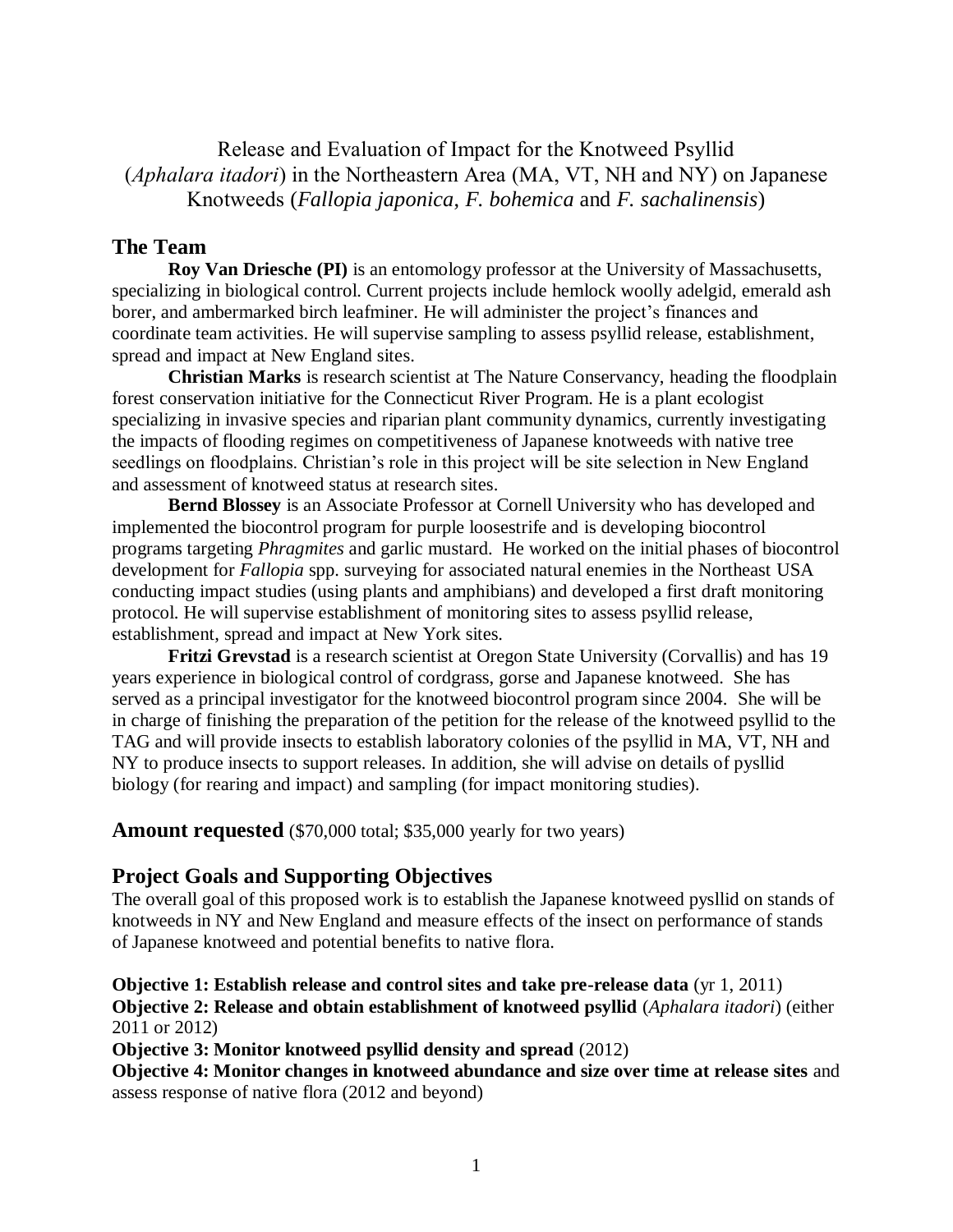### **Project Justification**

**Identity of the Pest***.* The invasive *Fallopia* spp. found in the United States are a complex of three closely related plants in the family Polygonaceae that were introduced from Japan. They include *Fallopia sachalinensis* (giant knotweed), *F. japonica* (Japanese knotweed)*,* and *F.* x *bohemica* (Bohemian or hybrid knotweed, a cross of the first two species). These plants were introduced to North America in the late 19th century (Pridham and Bing, 1975; Patterson, 1976; Conolly, 1977). Knotweeds rapidly spread to become problem weeds in the United States, mirroring their history in the United Kingdom and Europe where they have been present since the 1840s (Beerling *et al.*, 1994). Knotweeds have also invaded New Zealand and Australia and are listed among the "world's worst invasive species" by the World Conservation Union (Lowe et al. 2000). In the northeastern US, all three species exist, although the hybrid *F.* x *bohemica* is the most widespread.

**Damage Caused by the Pest***.* Knotweeds are major invasive species in riparian corridors and old fields. Large stands of knotweed have been noted in many areas of Pennsylvania , Massachusetts, New York and Vermont along higher velocity rivers, where the weed occupies thousands of acres of wetlands, stream banks, and hillsides. It is also a serious problem in other eastern states, including New Jersey, Maryland, and Virginia, where it spreads primarily along river banks, but also grows in wetlands, along roadways, and in other disturbed areas (Muenscher, 1955; Conolly, 1977; Beerling, 1990; Mehrhoff, 1997; Virginia Native Plant Society, 1999). Knotweed thickets exclude native species and are of little value to wildlife (Holzner, 1982). The rhizomes reach 15 to 20 m in length (Locandro, 1973) and promote early emergence and great height, which shades out other vegetation, and reduces native species diversity in invaded areas (Sukopp and Sukopp, 1988; Gerber et al., 2008, Maerz et al., 2005). Perhaps most seriously, in floodplain forests, establishment of floodplain trees is inhibited by dense knotweed stands, eventually changing a formerly forested ecosystem to a tall herbaceous ecosystem. At the end of the season, a mass of dead stems remains that further inhibits native plant regeneration and leaves river banks vulnerable to erosion as well as to flooding (Child *et al.*, 1992). Such flooding facilitates the further spread of propagules downstream in the form of stem and rhizome fragments that rapidly colonize scoured banks and islands. Once established, knotweeds are very difficult to eradicate and removal efforts may have further adverse impacts on the soil or other plants. Finally, knotweeds are a recreational nuisance, limiting stream access for fishing and boating.

# **Status of the Biocontrol Program**

*Work in the invaded range***.** In North America, in support of potential future biological control of Japanese knotweeds, surveys for potential natural enemies have been conducted and nontarget plants to include in host range testing have been identified. Also studies have been done on the ecological harm caused to riparian species or communities (Maerz et al. 2005, Siemens and Blossey 2007). Not surprisingly, surveys for existing knotweed natural enemies in North America (conducted in the Northeast, Pacific Northwest and Alaska) found no herbivores with any potential for control (McIver and Grevstad 2010).

*Work in the native range.* In the native range of these knotweeds (Japan, China, Korea, and Taiwan [Beerling *et al.*, 1994]), herbivore and pathogen damage to the plant is high. Damage to *F. japonica* by foliage-feeding invertebrates and pathogens was high in most of the Japanese sites visited by the biocontrol teams between 2000 and 2007 (Grevstad and Shaw, pers. obs.). Over 186 species of insect herbivores were recorded on the plant in Japan along with more than 40 fungal species (Shaw et al., 2009). Four insect species were imported into quarantine in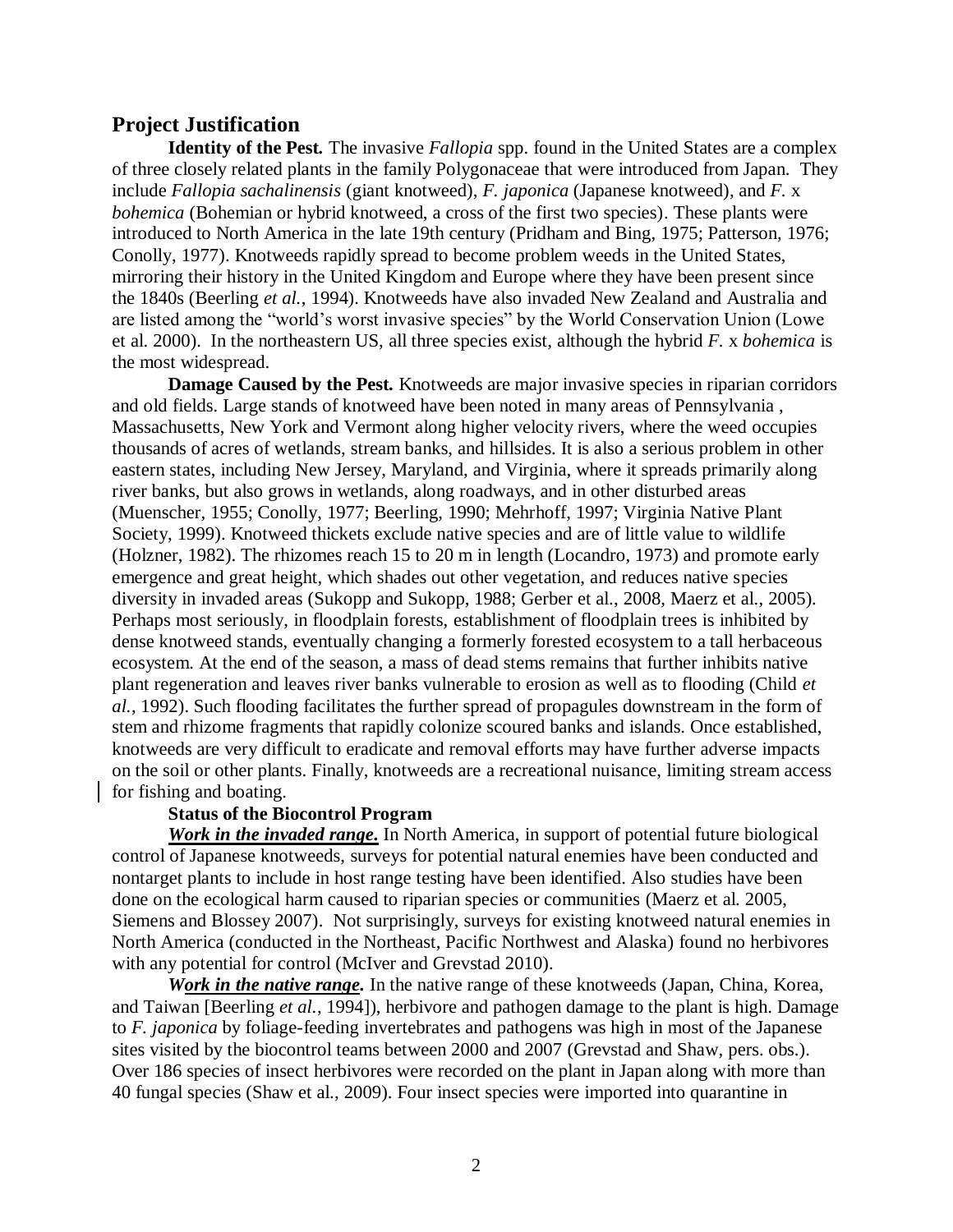Oregon for host range assessment. Two potential agents considered, the leaf feeding chrysomelid beetle *Gallerucida bifasciata,* and the stem mining pyralid moth *Ostrinia latipennis,* were found to be not sufficiently host specific and were dropped from further consideration. The most promising agent is the psyllid *Aphalara itadori* (Fig. 1), for which host range testing (for the US) is nearly completed. The psyllid passed a stringent Pest Risk Analysis in the UK and was released there in 2010 and its populations are currently being monitored (Djeddour & Shaw, 2010). A petition for release of the psyllid in North America in being prepared for submission to TAG in 2011.

*Biology of the knotweed psyllid. Aphalara itadori* feeds on the sap of the plant, depleting the plant's energy supply. High densities of psyllids will cause the leaves to twist into tight knots (Fig. 2). In the laboratory, psyllids are capable of killing potted knotweed plants within one psyllid generation (about one month). Testing of two separate host races of the psyllid is near completion: one from southern Japan, which specializes on Japanese knotweed, and one from northern Japan (Hokkaido), which specializes on giant knotweed. The results will be reviewed by the Technical Advisory Group for Biological Control of Weeds and USDA-APHIS for a possible release in 2011.



Figure 1. The pysllid *Aphalara itadori* 



Figure 2. Damage to giant knotweed by *A. itadori.*

# **Approach**

# **Objective 1: Establish release and control sites and take pre-release data** (yr 1, 2011).

*Site selection*. Five release and five paired control sites will be established in each of NY and New England. In New York we will focus on the Finger Lakes Region where abundant sites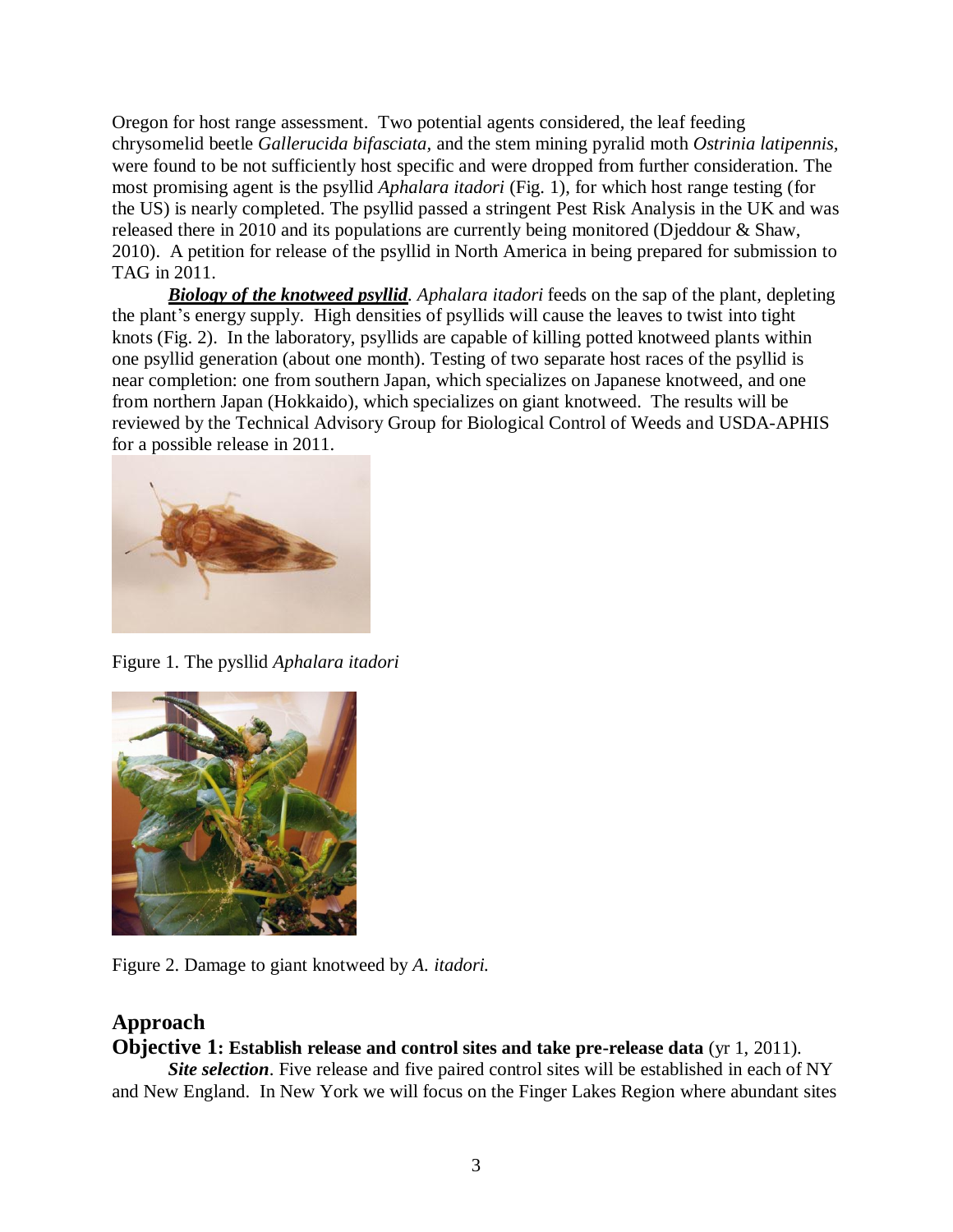exist throughout. To allow easy access and long term safety, we will attempt to locate sites in areas under protection by state, federal or local conservation organizations (Department of Environmental Conservation, US Fish and Wildlife Service, Finger Lakes Land Trust). In New England, five tributaries of the Connecticut River (Westfield River in MA, Deerfield River in MA, West River in VT, White River in VT, Ashuelot River in NH), typical of the habitat threatened by knotweeds, will be used as locations for releases. Individual release sites on these CT River tributaries are on publicly owned land at long term floodplain forest research sites that were established between 2008 and 2010. All sites have large dense stands of knotweed that are choking out native plants including seedlings of floodplain trees that historically dominated such riparian areas. Control sites will be upstream of release site by approximately 5 miles, and in a westerly direction (i.e., upwind of the prevailing wind direction). This placement will slow the invasion of the control sites by the psyllid, post release, via either wind movement of adults, or river movement of infested plants.

*Plant and site pre-release data.* To facilitate the collection of data across investigators, agencies and regions, a standardized monitoring protocol will be developed to help assess knotweed stand health parameters at release and control sites. The standardized protocol (see examples for purple loosestrife and garlic mustard at [www.invasiveplants.net\)](http://www.invasiveplants.net/) will include information about associated vegetation as well as data on knotweed and herbivore populations. At each site, we will establish a minimum of  $5 \text{ 1m}^2$  sampling quadrats using a transect through the *Fallopia* stand into the surrounding vegetation. Each quadrat will be permanently marked in the 4 corners using metal bars. Within each quadrat each August we will record plant species composition (in % cover), number and estimated biomass (nondestructively; estimated from stem diameter and height) of knotweed stems, stem height and we will record any evidence of herbivory by native species. GPS locations for each quadrat will be recorded, and the extent of the entire above-ground stand will be recorded creating a GPS derived polygon. When available, knotweed stands of moderate size with discrete boundaries (vs. very large stands or ones that extend for many miles along rivers continuously) will be preferred to minimize over-dispersal of psyllids in initial years. The pre-release perimeter of the knotweed stand will be additionally marked with iron rebar and tree tags. Annual assessment of plant species composition, potential increase or decline of *Fallopia* coverage and the response of native vegetation in response to presence/absence of the psyllid will be evaluated. Recruitment of native tree seedlings within the field site will be given particular attention because of their importance to future ecosystem structure and ecosystem processes. We will also map (using aerial photos or ground derived GPS) presence and location of other *Fallopia* stands in the vicinity (within 500m). Digital photos of field sites will also be taken on the ground annually from the same locations. Photos should include a size reference such as a meter-delineated pole held by field technician to show changes in knotweed height and density over time.

#### **Objective 2: Release and establish knotweed psyllid** (*Aphalara itadori*) (2011 or 2012)

*Insect source and release pattern and rate.* After APHIS and state release permits have been obtained, Fritzi Grevstad will supply psyllids for rearing and field release. Adults psyllids will be released at sites in both free releases (500 unsexed adults per site) and inside temporary field cages over particular knotweed stems (5 cages per site; 100 unsexed adults per cage).

*Assessment of reproduction and establishment.* Same-year psyllid reproduction will be determined by examining knotweed foliage for psyllid eggs and nymphs. Establishment will be assessed in the year after release by searching foliage for psyllid eggs or nymphs. After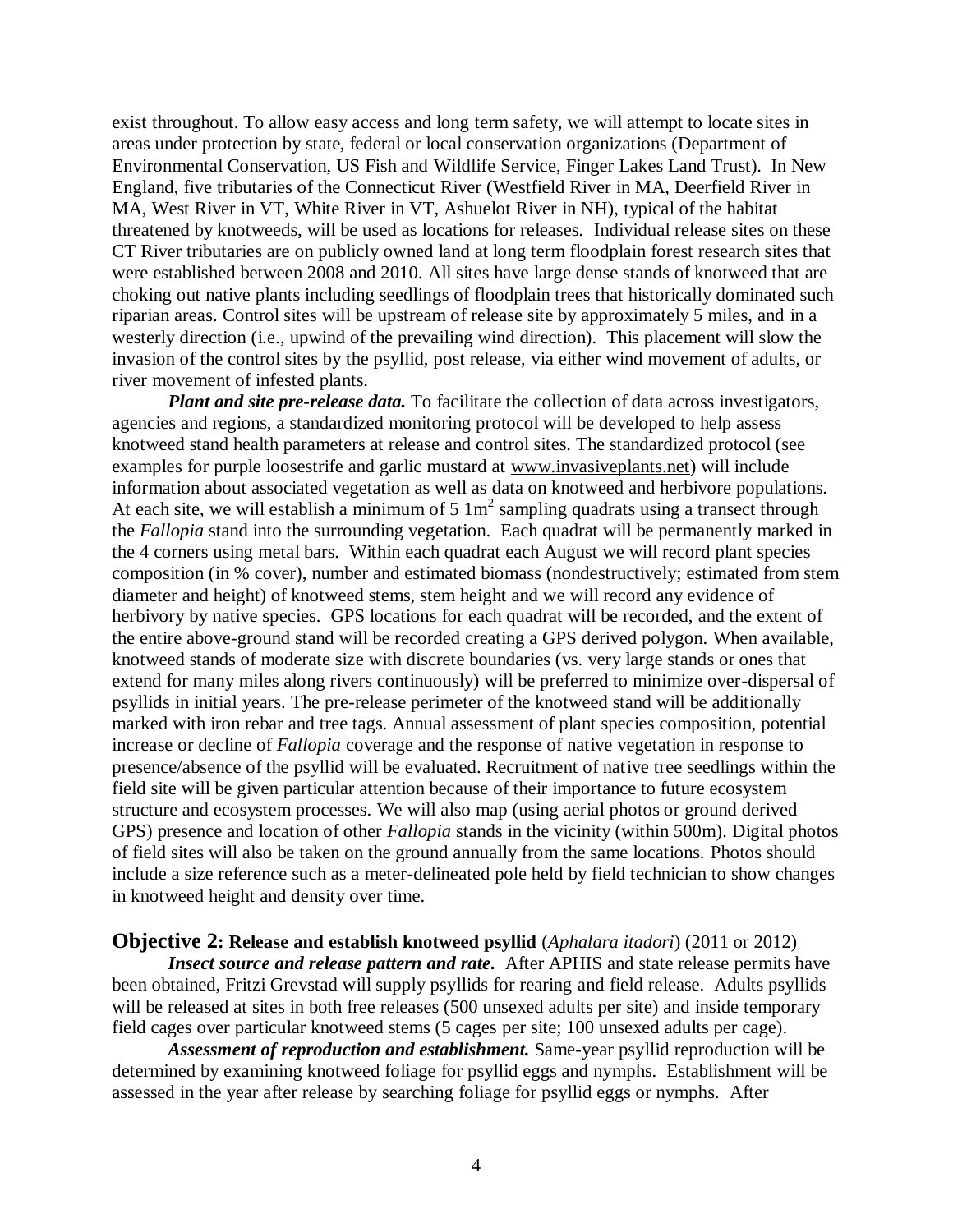establishment, psyllid density will be quantified as number of a given stage (eggs, nymphs, adults) per sample unit**.** Adults will be sampled in April, after their emergence, when plants are small. This will be done as direct counts in the five  $1-m^2$  quadrats. Once the plants are large, it will be impossible to count adults. In this time period (May-October), eggs and nymphs will be counted. This will be concentrated near the tops of the shoots and their relative density will be assess by examining samples which consist of the top 0.5 m of randomly selected shoots. Adult sampling will be done once in April and egg and nymphal sampling will be done three times (in early May, early July and late August). Biomass of knotweed at sites will be assess (using stem diameter and height correlations) once per year, when stems reach their final height (late August/Early September).

### **Objective 3: Monitor knotweed psyllid density and spread** (2012).

*Psyllid densities at release sites.* Psyllid densities at sites will be measured as described above under detection of establishment, by examining leaves for psyllid eggs or nymphs (numbers of adults are unreliable due to mobility and resultant loss of insects as plants are manipulated for sampling).

*Spread to new locations.* The presence of psyllids at new locations will be detected by intensive surveys along transect lines through the stands, recording non-destructively the presence of eggs and nymphs. If spread to new sites occurs rapidly, we will monitor for psyllids by searching for symptoms of damage (shriveled plants as in Figure 2). Newly detected locations with shriveled plants will be examined more closely to recover psyllid eggs or nymphs.

### **Objective 4: Monitor changes in knotweed abundance and size over time at release sites** (2012 and beyond)

*Changes in plant health*. Numbers of leaf curls or deformations/stem will be made annually during the August visit to sites, in each sampling quadrat (5 per plot).

*Changes in biomass.* Knotweed biomass and cover  $(\%)$  of all plant species will be measured annually using the protocol described in Appendix I.

**Length of project.** Funding is requested is for two years. Actual project will continue 5 years or longer to monitor impacts as they develop.

**Documentation of natural enemy releases.** Releases will be recorded in appropriate publications.

# **Expected Products and Outcome**.

- 1. Development of a protocol for collection of standardized data at release or control sites, which will include data on knotweed, herbivores and associated vegetation.
- 2. Establishment of the knotweed pysllid in NY, MA, NH and VT
- 3. Measurement of its ability to reduce knotweed growth and response of native vegetation
- 4. Enhanced involvement of TNC in early stages of classical biocontrol projects against environmental pests (invasive weeds).
- 5. Measurements of ability of riparian systems to recover from knotweed impacts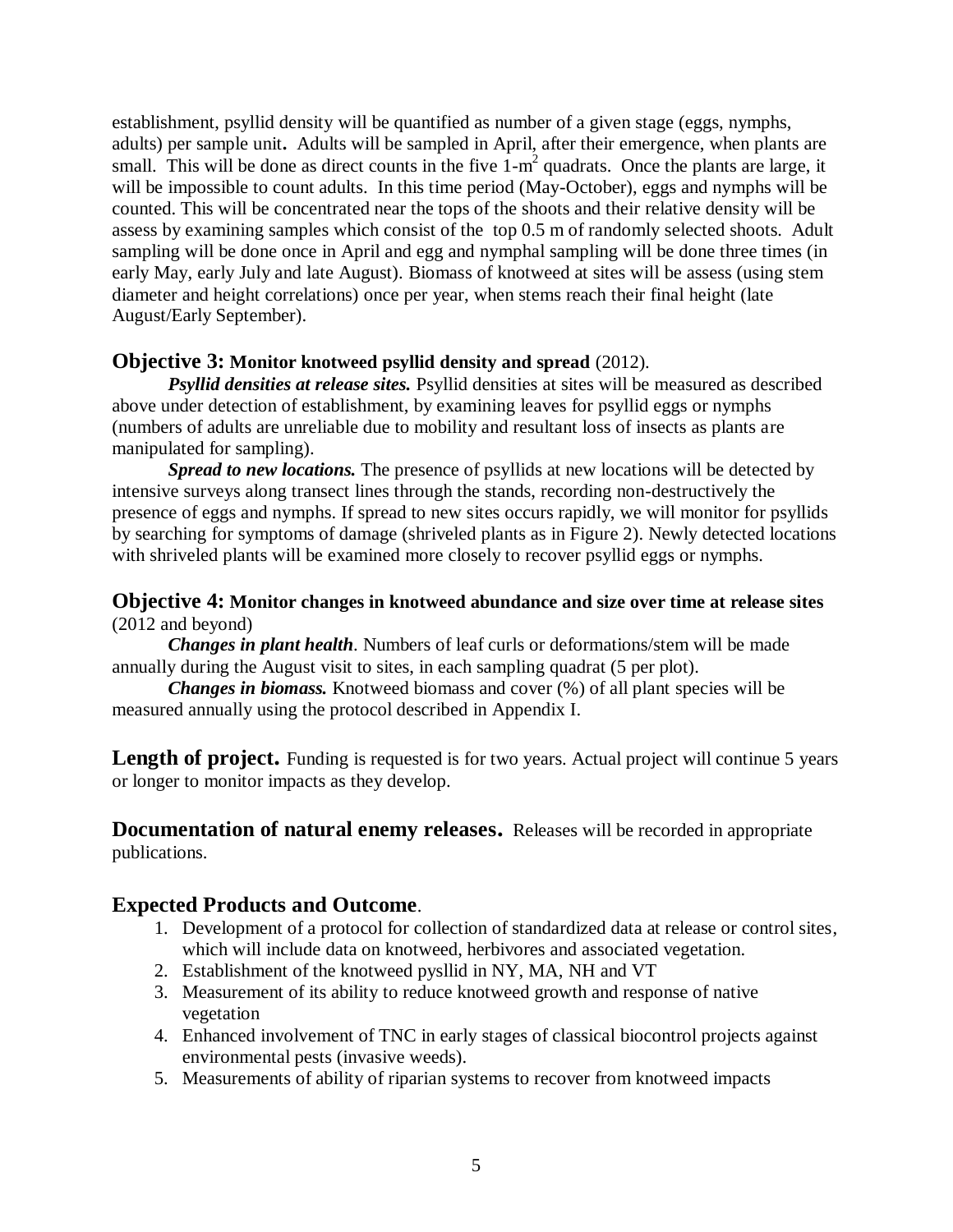#### **Budget (yr 1 only) Federal dollars**

**1. salaries and fringe**--\$25,000 is requested for salary and fringe in yr 1 to be allocated as follows:

a) UMASS- \$5000 for student hourly salary (no fringe)

b) Cornell (for Bernd Blossey, via subcontract to be developed) \$10,000 in yr 1

c) TNC (for Christian Marks, via subcontract to be developed) \$10,000 in yr 1

**2. supplies**. \$5000 is requested for cages, tools for cutting and measuring plant biomass, and for rearing pysllids in the laboratory to be allocated as follows via subcontracts as required

a) UMASS- \$1000

b) Cornell (for Bernd Blossey) \$2,000

c) TNC (for Christian Marks) \$2,000

**3. equipment**. No equipment is requested.

**4**. **travel**. \$5000 is requested for travel to research sites to be allocated as follows via subcontracts as required

a) UMASS- \$1000

b) Cornell (for Bernd Blossey) \$2,000

c) TNC (for Christian Marks) \$2,000

#### **Non-federal match (25%, or \$8750 per year)**

**5. Match from UMASS** \$8750 Lost indirect (20% of federal dollars) \$5000

Salary of PI (Van Driesche) \$3750

**Total dollars \$33,750**

**Timetable for Work.** The pre-release establishment of sites (Objective 1) will be done in yr one (2011). Release and monitoring of psyllid establishment, impact and spread (Objectives 2, 3, and 4) will be done as soon as APHIS and state permits for release are obtained (either in 2011 or 2012). Work on Objectives 2, 3, and 4 will continue over year 2 and beyond.

### **Literature Cited**

- Beerling, D. J. 1990. The use of non-persistent herbicides, glyphostate and 2,4-D amine, to control riparian stands of Japanese knotweed (*Reynoutria japonica* Houtt.). *Regulated Rivers, Research and Management* 5: 413-417.
- Beerling, D. J., J. P. Bailey, and A. P. Conolly. 1994. *Fallopia japonica* (Houtt.) Ronse Decraene, biological flora of the British Isles. *Journal of Ecology* 82: 959-979.
- Child, L. E., L. C. de Waal, P,. M. Wade, and J. P. Palmer. 1992. Control and management of *Reynoutria* species (Knotweed). *Aspects of Applied Biology* 29: 295-307.
- Conolly, A. P. 1977. The distribution and history in the British Isles of some alien species of *Polygonum* and *Reynoutria. Watsonia* 11: 291-311.
- Djeddour, D.H., Shaw*,* R.H. (*2010*) The biological control of Fallopia japonica in Great Britain: review and current status. Outlooks on Pest Management 21: 15-18.
- Gerber, E., Krebs, C., Murrell, C., Moretti, M., Rocklin, R., Schaffner, U., 2008. Exotic invasive knotweeds (Fallopia spp.) negatively affect native plant and invertebrate assemblages in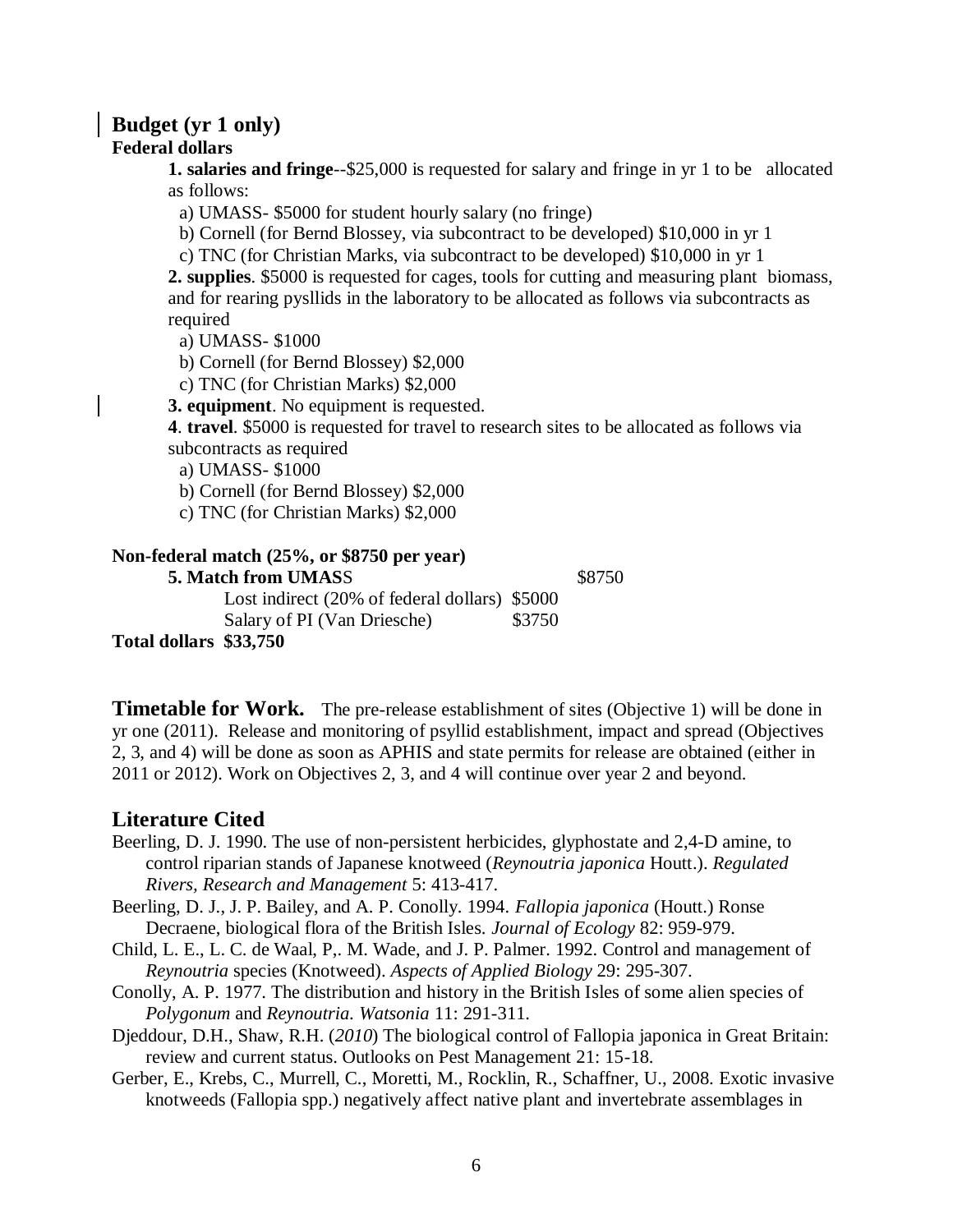European riparian habitats. Biological conservation 141: 646-654.

- Holzner, W. 1982. Concepts, categories and characteristics of weeds, pp. 3-20. In Holzner, W. and M. Numata (eds.). *Biology and Ecology of Weeds*. Dr. W. Junk, The Hague, Netherlands.
- Locandro, R. R. 1973. Reproduction ecology of *Polygonum cuspidatum*. Ph.D. dissertation, Rutgers University, New Brunswick, New Jersey, USDA.
- Lowe S., M. Browne, S. Boudjelas, and M. De Poorter. 2000. *100 of the World's Worst Invasive Alien Species A selection from the Global Invasive Species Database*. The Invasive Species Specialist Group (ISSG**)** a specialist group of the Species Survival Commission (SSC) of the World Conservation Union (IUCN), 12pp
- Maerz, J. C., B. Blossey, and V. Nuzzo. 2005. Green frogs show reduced foraging success in habitats invaded by Japanese knotweed. *Biodiversity and Conservation* 14: 2901-2911.
- McIver, J. and F. Grevstad. 2010. Natural Enemies of Invasive Knotweeds in the Pacific Northwest. FHTET, USDA Forest Service. 39 pp.
- Mehrhoff, L. J. 1997. Non-native invasive plant species occurring in Connecticut, University of Connecticut Center for Conservation and Biodiversity.

<http://darwin.eeb.uconn.edu/ccb/publications/publciations-1.html> (accessed 11 April 2000). Muenscher, W. C. 1955. *Weeds, 2nd ed.* McMillan Press, New York.

- Patterson, D. T. 1976. The history and distribution of five exotic weeds in North Carolina. *Castanea* 41: 177-180.
- Pridham, A. M. S. and A. Bing. 1975. Japanese bamboo plants. *Gardener* 31: 56-57.
- Shaw, R.H., S. Bryner, and R. Tanner. 2009. The life history and host range of the Japanese knotweed psyllid, *Apahlara itadori* Shinji: Potentially the first classical biological weed control agent for the European Union. Biological Control 49:105-113.
- Siemens, T. J., and B. Blossey. 2007. An evaluation of mechanisms preventing the growth and survival of two native species in invasive Bohemian knotweed (*Fallopia* x *bohemica*, Polygonaceae). *American Journal of Botany* 94: 776-783.
- Sukopp, H. and U. Sukopp. 1988. Reynoutria japonica Houtt. in Japan und in Euröpa. *Veröffen Geobotanische Institut. ETH, Stiftung Rübel, Zürich* 98: 354-372.
- Virginia Native Plant Society, 1999. Invasive alien plant species of Virginia; Japanese knotweed (*Polygonum cuspidatum*). Htpp://www.vnps.org/invasive/FSPOLYG.html (accessed 4 April 2000).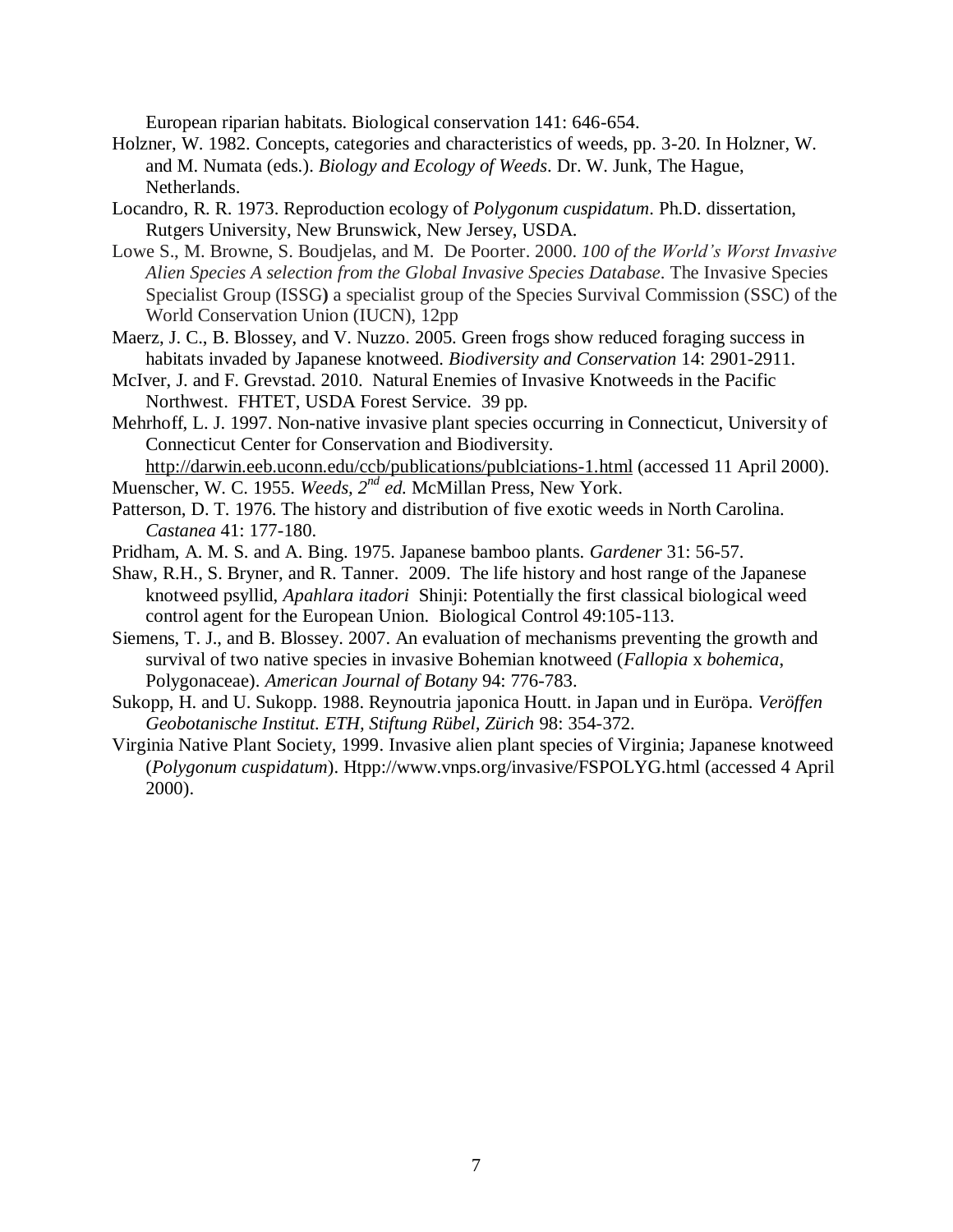# **CV FOR ROY VAN DRIESCHE**

**Contact Information:** PSIS/Entomology, Fernald Hall, University of Massachusetts, Amherst, MA 01003, ph 413-545-1061, fax 413-545-2115 email vandries@nre.umass.edu

**Education:** BA, BS (Entomol.) Oregon State Univ. 1970; Ph.D. (Entomol.) Cornell Univ. 1975

# **Professional Experience**

2007-present- no longer Chair, just Full Professor in dept.

2004-2007, Chair of Entomology Division within merged PSIS Department

2001-2004-Chair of the Department of Entomology, University of Massachusetts

- l986-present -Extension Prof., Dept. Entomology, Univ. Massachusetts, Biological Control Specialist, with emphasis on (1) floriculture pests, (2) classical biological, and (3) parasitoid host range estimation and non-target effects of biological control
- l976-l986--Professional Staff--Department of Entomology, University of Massachusetts; Pesticide Coordinator; duties included: (l) development of extension programs for pesticide applicator training (2) conduct of research on parasitic Hymenoptera, especially methods of field evaluation of impact on host populations

1975--Oregon Department of Agriculture; Pesticide Mis-Use and Registration Specialist

### **Selected Publications 116 (92 in referred journals)**

- Van Driesche, R.G. 1983. The meaning of "percent parasitism" in studies of insect parasitoids. *Environ. Entomol*. 12: 1611-1622.
- Bellows, T.S. Jr., R.G. Van Driesche and J.S. Elkinton. 1992. Life-table construction and analysis in the evaluation of natural enemies. *Annu. Rev. Entomol*. 37: 587-614.
- Van Driesche, R.G. 1994. Biological control for the control of environmental pests. *Florida Entomologist* 77: 20-33.
- Van Driesche, R.G., R.A. Casagrande, R. Childs, and L. Tewksbury. 1997. Establishment, distribution, and impact in southern New England of *Lathrolestes nigricollis* (Thompson) (Hymenoptera: Ichneumonidae), an introduced parasitoid of the birch leafminer*, Fenusa pusilla* (Lepeletier) (Hymenoptera: Tenthredinidae). *Canadian Entomologist* 129: 601-611.
- Van Driesche, R. G., K. Idoine, M. Rose, and M. Bryan. 1998. Evaluation of the effectiveness of *Chilocorus kuwanae* (Coleoptera: Coccinellidae) in suppressing euonymus scale (Homoptera: Diaspididae). *Biological Control* 12: 56-65.
- Van Driesche, J. and R. G. Van Driesche. 2000. *Nature Out of Plac*e: Biological Invasions in a Global Age. Island Press, Covelo, CA (a book on the invasive species problem).
- Benson, J. R. G. Van Driesche, A. Pasquale, and J. Elkinton. 2003. Introduced braconid parasitoids and range reduction of a native butterfly in New England. *Biological Control* 28: 197-213.
- Van Driesche, R. G. and R. Reardon (eds.). 2004. *Assessing Host Ranges of Parasitoids and Predators Used for Classical Biological Control: A Guide to Best Practice* by USDA Forest Service FHTET-04-03, Morgantown, W VA.
- Van Driesche, R. G., M. S. Hoddle, and T. Center. 2008. *Control of Pests and Weeds by Natural Enemies.* Blackwell, UK.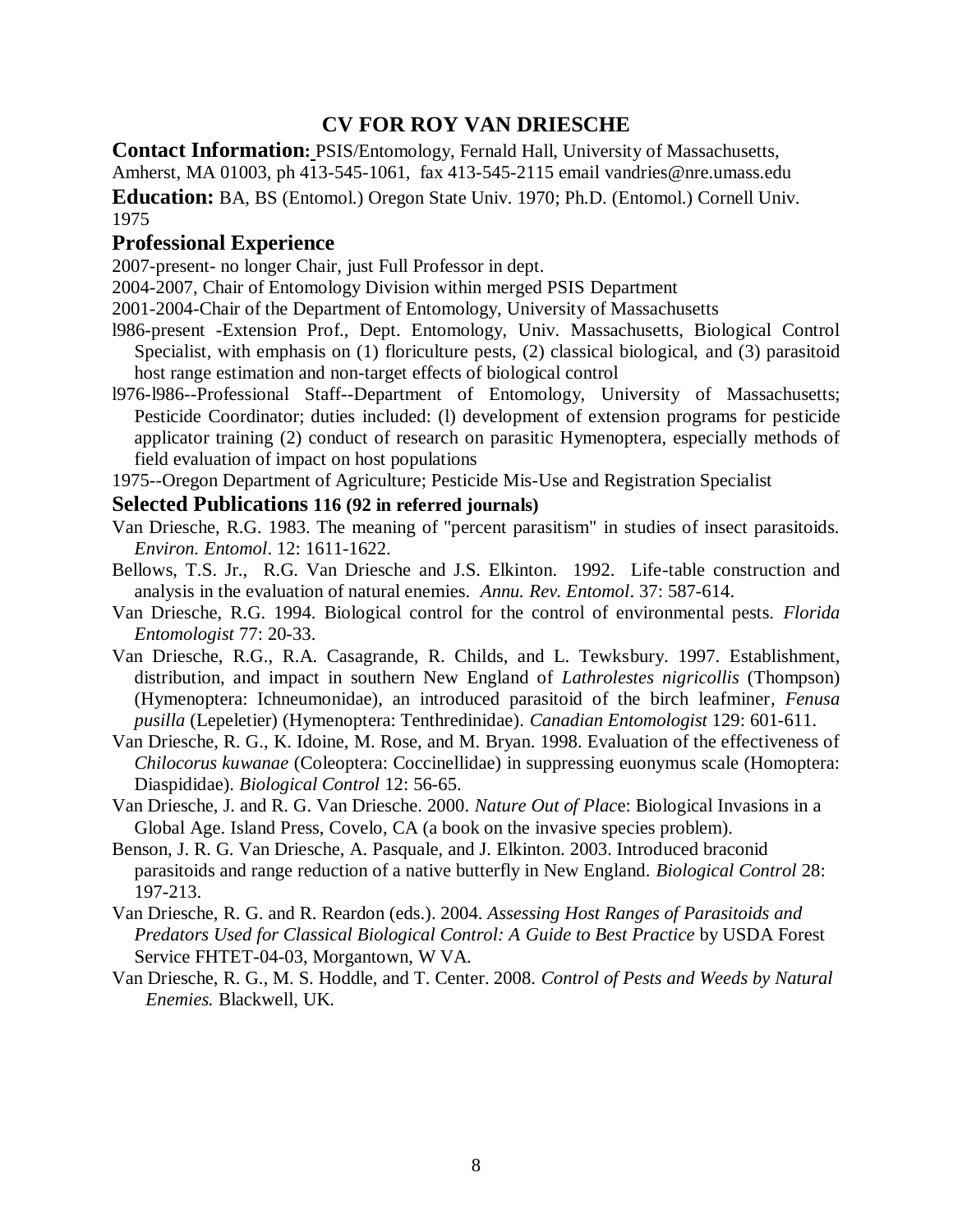# **CV FOR FRITZI S. GREVSTAD**

**PERSONAL.** Assistant Professor, Dept. Botany and Plant Pathology, Oregon State Univ., Corvallis, OR 97331; (541)737-8371, *fritzi.grevstad@science.oregonstate.edu*

#### **EDUCATION**

1998 **Ph. D.** Cornell University, Ithaca, New York (Ecology and Evolutionary Biology) 1989 **Bachelor of Science.** University of Washington, Department of Zoology

### **PROFESSIONAL EXPERIENCES**

**2010-present Assistant Professor/Senior Research.** Department of Botany and Plant Pathology, Oregon State University. Currently serving as the lead scientist in the development of biological control programs for invasive knotweeds (*Fallopia* spp.) in North America and gorse (*Ulex europaeus*) in the Pacific Northwest. Responsibilities include pre-release investigations of candidate biocontrol agents, monitoring of the distribution and impacts of released agent populations, research to enhance biocontrol effectiveness, writing of scientific papers and reports, mentoring students, proposal development, and supervising research staff.

**2000-2010 Biological Control Specialist.** Olympic Natural Resources Center, University of Washington, Seattle, WA. Lead scientist for the development and implementation of a biological control program for *Spartina spp.* in intertidal estuaries in Washington. Initiated pre-release investigations for biological control programs against invasive knotweeds (*Fallopia* spp.) and gorse (*Ulex europaeus*).

**1998-1999 Postdoctoral Research Associate.** Department of Entomology, Oregon State University, Corvallis, OR.

**1989-1990 Research Technician** Zoology Department, University of Washington, Seattle, Washington.

#### **KEY PUBLICATIONS**

- McIver, J. and F. Grevstad. 2010 (in press). Natural Enemies of Invasive Knotweeds in the Pacific Northwest. U.S.D.A. Forest Service Government Technical Publication.
- Grevstad, F.S. 2006. Ten-year impacts of the biological control agents *Galerucella pusilla* and *G. calmariensis* (Coleoptera: Chrysomelidae) on purple loosestrife (*Lythrum salicaria*) in Central New York State. *Biological Control* 39: 1-8.
- Grevstad, F.S. 2005. Strategies for controlling a spatially structured plant invasion: *Spartina alterniflora* in Pacific Coast estuaries. *Biological Invasions* 7: 665-677.
- Taylor, C.M., H.G. Davis, J.C. Civille, F.S. Grevstad, and A. Hastings. 2004. Consequences of an Allee effect in the invasion of a Pacific Estuary by *Spartina alterniflora*. *Ecological Applications* 85: 3254-3266.
- Grevstad, F.S., D.R. Strong, D. Garcia-Rossi, R.W. Switzer, and M.S. Wecker. 2003. Biological control of *Spartina alterniflora* in Willapa Bay, Washington using the planthopper *Prokelisia marginata*: agent specificity and early results. *Biological Control* 27: 32-42.
- Grevstad, F. S. 1999. Experimental invasions using biological control introductions: the influence of release size on the chance of population establishment. *Biological Invasions* 1: 313-323.
- Grevstad, F. S. 1999. Factors influencing the chance of population establishment: implications for release strategies in biological control. *Ecological Applications* 9: 1439-1477.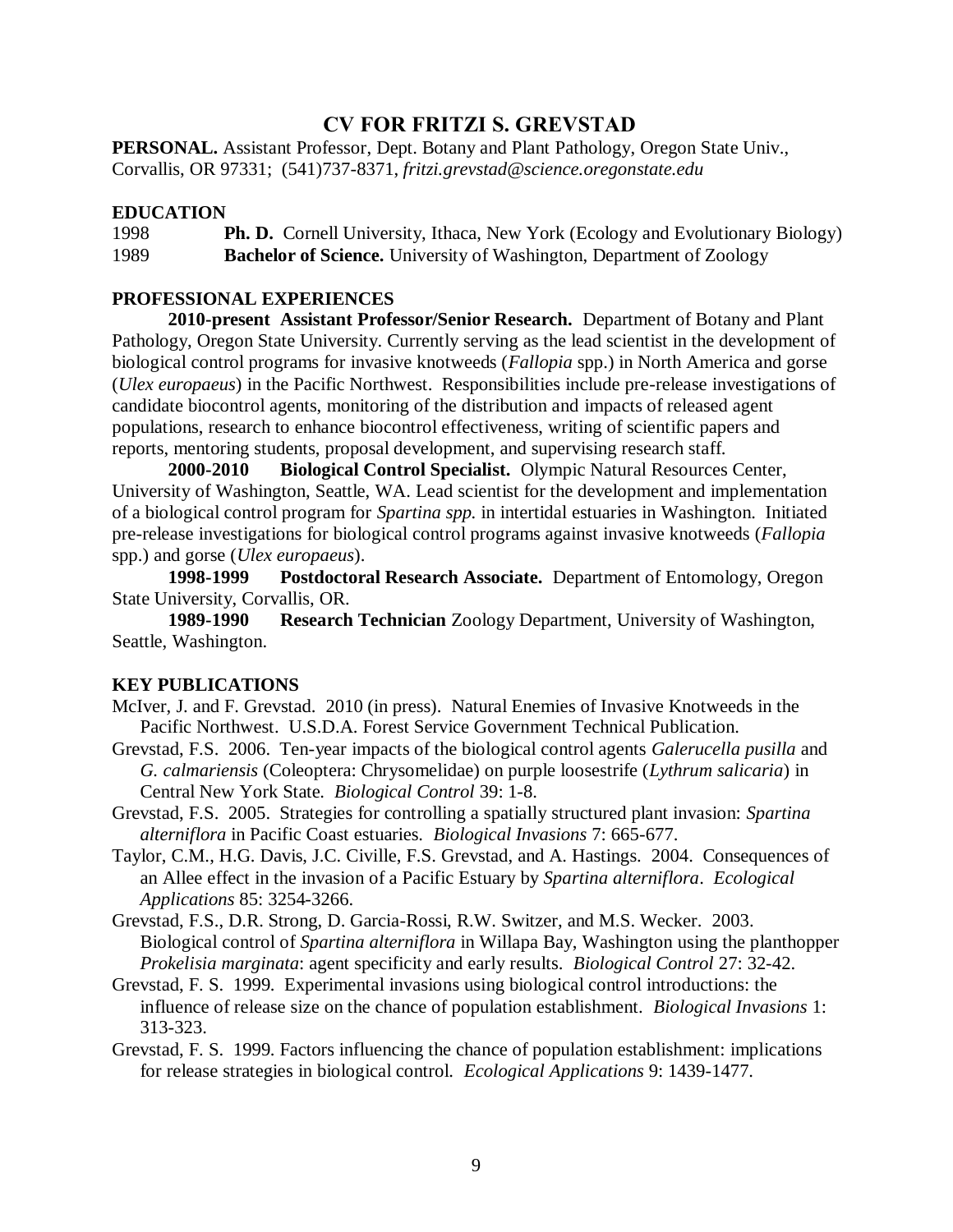# **CV FOR BERND BLOSSEY**

**Address.** Associate Professor, Department of Natural Resources, Cornell University, Ithaca, NY 14853 USA, Phone: +607.255.5314; Email: bb22@cornell.edu

**Education** 1991, Ph D; 1989, MSc, Christian Albrechts University, Kiel, Germany

**Employment**. 2005, Associate Professor; 1999, Assistant Professor

**Areas of Expertise:** Biological Weed Control, Conservation Biology, plant-insect interactions, biological invasions, impact assessments, long-term monitoring.

**Publications** (total > 100; select recent and important ones)

- Maerz, J. C., Nuzzo, V. A. & Blossey, B. (2009) Declines in woodland salamander abundance associated with non-native earthworm and plant invasions. *Conservation Biology,* 23, 975- 981.
- Nuzzo, V. A., Maerz, J. C. & Blossey, B. (2009) Earthworm invasion as the driving force behind plant invasion and community change in northeastern North American forests. *Conservation Biology,* 23: 966-974.
- Park, M., Blossey, B. (2008). Importance of plant traits and herbivory for invasiveness of *Phragmites australis* (Poaceae). *American Journal of Botany, 95*, 1557-1568.
- Gerber, E., Hinz, H., Blossey, B. (2008). Pre-release assessment of two stem-boring weevils proposed as biological control agents for *Alliaria petiolata*. *Biological Control,* 45, 360-367.
- Gerber, E., H. L. Hinz, and B. Blossey. 2007a. Impact of the belowground herbivore and potential biological control agent, *Ceutorhynchus scrobicollis*, on *Alliaria petiolata* performance. Biological Control 42: 355-364.
- Gerber, E., H. L. Hinz, and B. Blossey. 2007b. Interaction of specialist root and shoot herbivores of *Alliaria petiolata* and their impact on plant performance and reproduction. Ecological Entomology 32: 357-365.
- Siemens, T. J., and B. Blossey. 2007. An evaluation of mechanisms preventing the growth and survival of two native species in invasive Bohemian knotweed (*Fallopia* x *bohemica*, Polygonaceae). American Journal of Botany 94:776-783.
- Hunt-Joshi, T. R., and B. Blossey. 2005. Interactions of root and leaf herbivores on purple loosestrife (*Lythrum salicaria*). Oecologia 142:554-563.
- Maerz, J. C., B. Blossey, and V. Nuzzo. 2005. Green frogs show reduced foraging success in habitats invaded by Japanese knotweed. Biodiv. & Conserv. 14: 2901-2911.
- .Dávalos, A. & Blossey, B. 2004. Influence of the invasive herb garlic mustard (*Alliaria petiolata*) on ground beetle (Coleoptera: Carabidae) assemblages. Environmental Entomology 33, 564-576.
- Hunt-Joshi, T.R., Blossey, B., & Root, R.B. 2004. Root and leaf herbivory on *Lythrum salicaria*: implications for plant performance and communities. Ecological Applications 14, 1574-1589.
- Blossey, B., and T. R. Hunt-Joshi. 2003. Belowground herbivory by insects: influence on plants and aboveground herbivores. Annual Review of Entomology 48:521-547.
- Blossey, B. 2003. A framework for evaluating potential ecological effects of implementing biological control of *Phragmites australis*. Estuaries 26:607-617.
- Blossey, B., L. C. Skinner, and J. Taylor. 2001. Impact and management of purple loosestrife (*Lythrum salicaria*) in North America. Biodiversity and Conservation 10:1787-1807.